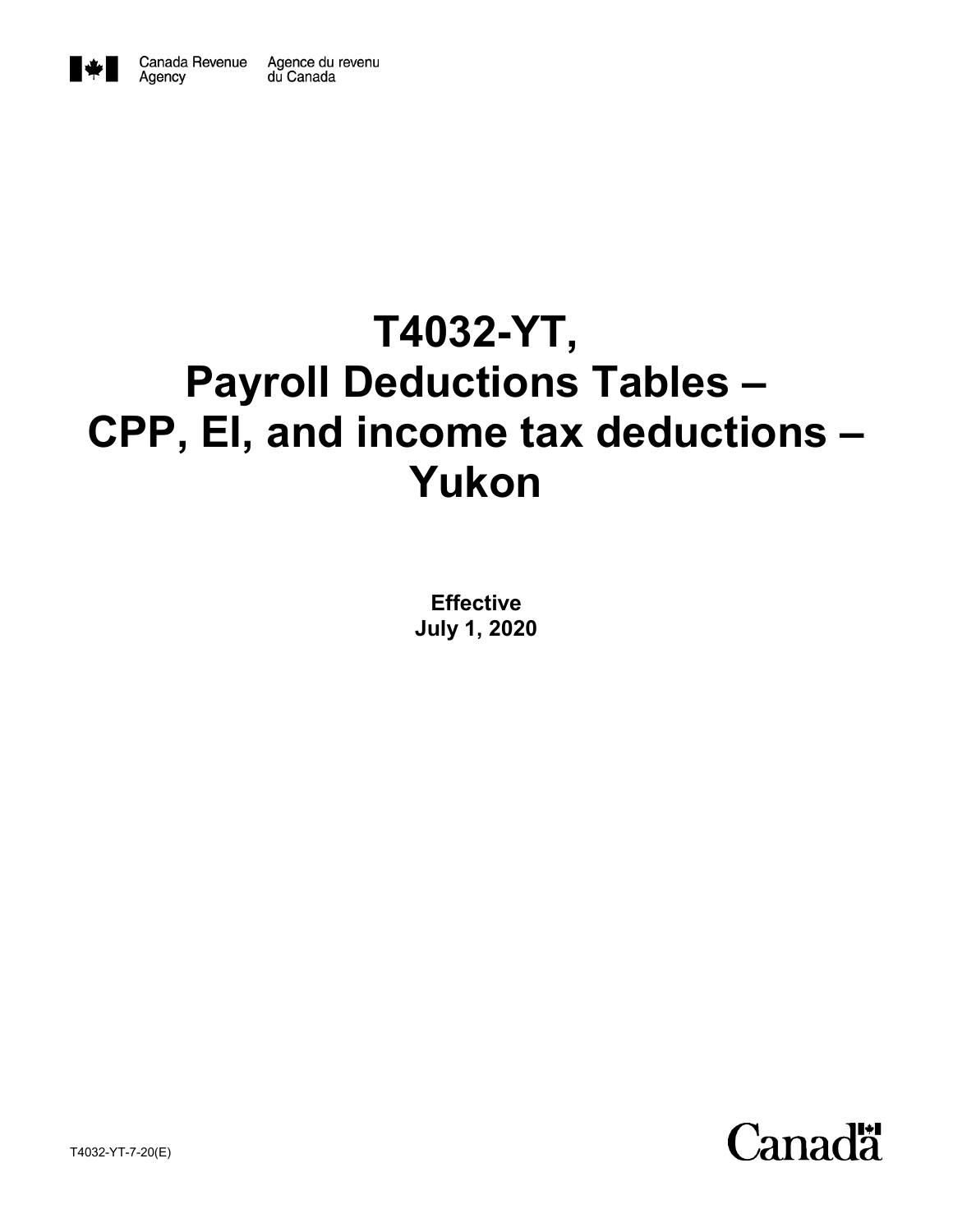# **What's new as of July 1, 2020**

The major changes made to this guide since the last edition are outlined.

This guide reflects some income tax changes recently announced will be effective July 1, 2020.

The Yukon budget, delivered on March 5, 2020, announced changes for the 2020 taxation year.

The Yukon Basic Personal Amount (**BPAYT**) has been changed to mirror the Federal Basic Personal Amount (**BPAF**).

To adjust for the first six months, a prorated calculation will apply for the remaining six months, commencing with the first payroll in July.

Starting July 1, 2020 the formula below will apply for **BPAYT**. The prorated amounts in the formula are \$14,160 and the factor (\$1,862 / \$63,895).

The prorated formula is :

- Where  $NI^* \leq 150,473$ , **BPAYT** = \$14,160
- Where  $$150,473 \times N1^* \le $214,368$ , **BPAYT**\*\*=  $$14,160$  (NI<sup>\*</sup>  $$150,473$ ) x ( $$1,862 / $63,895$ )\*\*\*
- Where  $NI^* \geq $214,368$ , **BPAYT** = \$12,298

\* Variable NI represents Net Income

\*\* If the BPAYT has three or more digits after the decimal point, increase the second digit after the decimal point by one if the third digit is five or more, and drop the third digit. If the third digit after the decimal point is less than five, drop the third digit

\*\*\* Note that there is no rounding on this division

The Yukon Claim Code Chart has been removed as the BPAYT will be unique to each employee's annual income.

Given the current situation with COVID-19 pandemic we understand that employers are facing unique challenges. For the remainder of 2020 the CRA will expect this change to be implemented on a best efforts basis.

### **Payroll Deductions Tables**

You can download Guides T4008, Payroll Deductions Supplementary Tables*,* and T4032, Payroll Deductions Tables, from our webpage at **canada.ca/payroll**. You can also choose to print only the pages or information that you need.

### **Payroll Deductions Online Calculator**

For your 2020 payroll deductions, you can use our Payroll Deductions Online Calculator (PDOC). The online calculator makes it easier to calculate payroll deductions. PDOC is available at **canada.ca/pdoc**.

PDOC calculates payroll deductions for the most common pay periods, as well as the applicable province (except Quebec) or territory. The calculation is based on exact salary figures.

### **Let us notify you**

We provide a digital service that can notify you immediately, **free of charge**, of any changes for payroll deductions.

To subscribe, visit our webpage at **canada.ca/cra-email-lists** and enter your business's email address for each mailing list that you want to join.

# **Special Notice**

### **Payroll Deductions Tables (T4032)**

Effective with the January 1, 2017 edition, the Canada Revenue Agency is no longer publishing the paper and CD versions of the Guide T4032, Payroll Deductions Tables. The digital versions of the guide continue to be available on our website at **canada.ca/payroll**.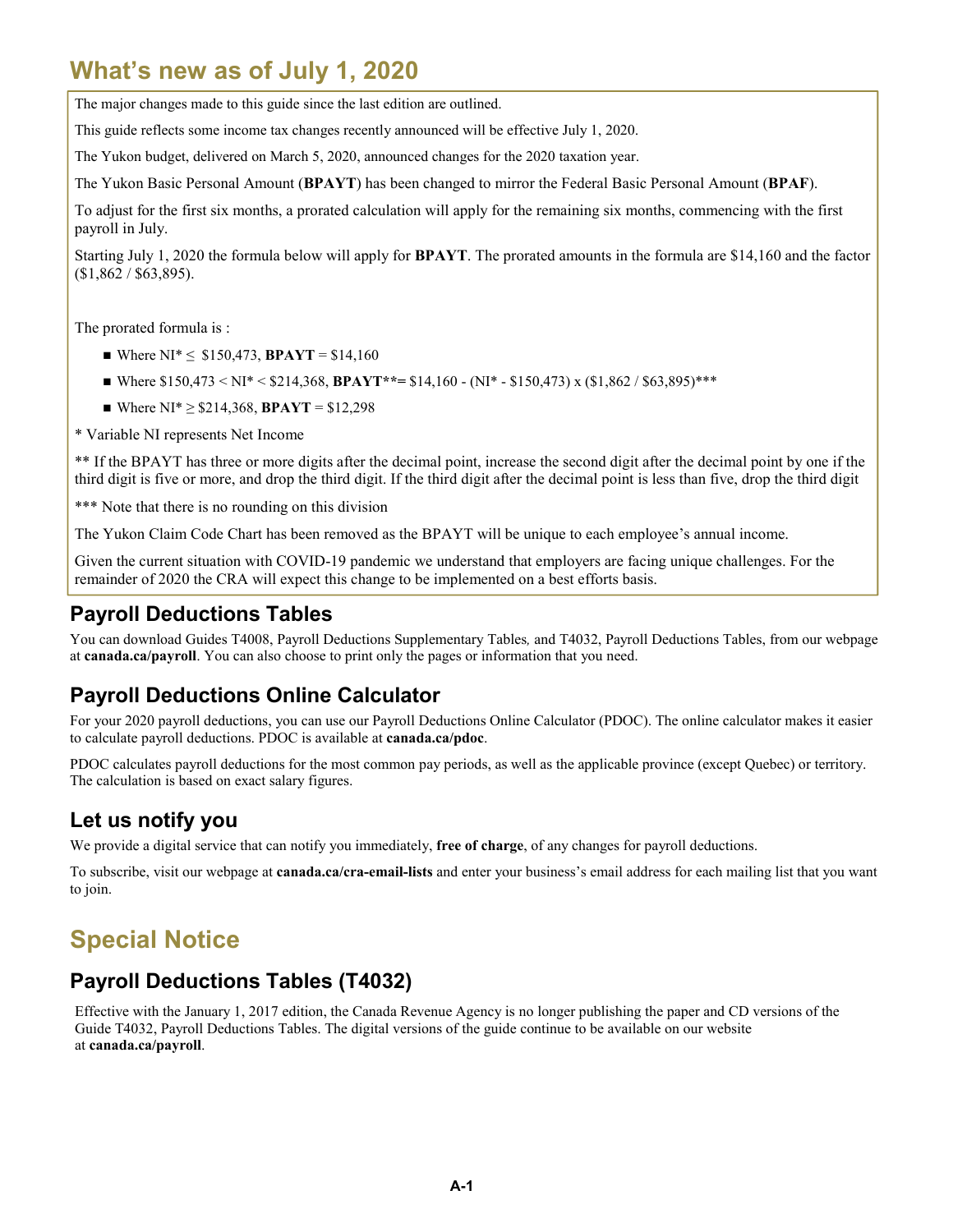# **Table of contents**

#### $\mathbf{A}$

| $A-1$<br>$A-1$<br>$A-1$<br>$A-1$<br>$A-1$<br>$A-2$<br>$A-3$<br>$A-3$<br>$A-3$<br>$A-3$<br>$A-3$<br>$A-4$<br>$A-4$<br>$A-4$<br>$A-4$<br>$A-4$<br>$A-4$<br>$A-5$<br>$A-5$<br>$A-5$<br>$A-5$<br>$A-5$<br>$A-5$<br>$A-6$<br>$A-6$<br>$A-6$<br>$A-6$<br>$A-6$<br>$A-6$<br>$A-6$<br>$A-7$<br>$A-7$<br>$A-7$<br>$A-7$<br>A-7<br>A-7<br>A-7<br>$A-7$<br>$A-8$<br>$A-8$<br>$A-8$<br>$A-8$<br>$A-8$<br>$A-8$<br>$A-8$<br>$A-9$<br>$A-9$<br>$A-10$ |       |
|-----------------------------------------------------------------------------------------------------------------------------------------------------------------------------------------------------------------------------------------------------------------------------------------------------------------------------------------------------------------------------------------------------------------------------------------|-------|
|                                                                                                                                                                                                                                                                                                                                                                                                                                         | $A-1$ |
|                                                                                                                                                                                                                                                                                                                                                                                                                                         |       |
|                                                                                                                                                                                                                                                                                                                                                                                                                                         |       |
|                                                                                                                                                                                                                                                                                                                                                                                                                                         |       |
|                                                                                                                                                                                                                                                                                                                                                                                                                                         |       |
|                                                                                                                                                                                                                                                                                                                                                                                                                                         |       |
|                                                                                                                                                                                                                                                                                                                                                                                                                                         |       |
|                                                                                                                                                                                                                                                                                                                                                                                                                                         |       |
|                                                                                                                                                                                                                                                                                                                                                                                                                                         |       |
|                                                                                                                                                                                                                                                                                                                                                                                                                                         |       |
|                                                                                                                                                                                                                                                                                                                                                                                                                                         |       |
|                                                                                                                                                                                                                                                                                                                                                                                                                                         |       |
|                                                                                                                                                                                                                                                                                                                                                                                                                                         |       |
|                                                                                                                                                                                                                                                                                                                                                                                                                                         |       |
|                                                                                                                                                                                                                                                                                                                                                                                                                                         |       |
|                                                                                                                                                                                                                                                                                                                                                                                                                                         |       |
|                                                                                                                                                                                                                                                                                                                                                                                                                                         |       |
|                                                                                                                                                                                                                                                                                                                                                                                                                                         |       |
|                                                                                                                                                                                                                                                                                                                                                                                                                                         |       |
|                                                                                                                                                                                                                                                                                                                                                                                                                                         |       |
|                                                                                                                                                                                                                                                                                                                                                                                                                                         |       |
|                                                                                                                                                                                                                                                                                                                                                                                                                                         |       |
|                                                                                                                                                                                                                                                                                                                                                                                                                                         |       |
|                                                                                                                                                                                                                                                                                                                                                                                                                                         |       |
|                                                                                                                                                                                                                                                                                                                                                                                                                                         |       |
|                                                                                                                                                                                                                                                                                                                                                                                                                                         |       |
|                                                                                                                                                                                                                                                                                                                                                                                                                                         |       |
|                                                                                                                                                                                                                                                                                                                                                                                                                                         |       |
|                                                                                                                                                                                                                                                                                                                                                                                                                                         |       |
|                                                                                                                                                                                                                                                                                                                                                                                                                                         |       |
|                                                                                                                                                                                                                                                                                                                                                                                                                                         |       |
|                                                                                                                                                                                                                                                                                                                                                                                                                                         |       |
|                                                                                                                                                                                                                                                                                                                                                                                                                                         |       |
|                                                                                                                                                                                                                                                                                                                                                                                                                                         |       |
|                                                                                                                                                                                                                                                                                                                                                                                                                                         |       |
|                                                                                                                                                                                                                                                                                                                                                                                                                                         |       |
|                                                                                                                                                                                                                                                                                                                                                                                                                                         |       |
|                                                                                                                                                                                                                                                                                                                                                                                                                                         |       |
|                                                                                                                                                                                                                                                                                                                                                                                                                                         |       |
|                                                                                                                                                                                                                                                                                                                                                                                                                                         |       |
|                                                                                                                                                                                                                                                                                                                                                                                                                                         |       |
|                                                                                                                                                                                                                                                                                                                                                                                                                                         |       |
|                                                                                                                                                                                                                                                                                                                                                                                                                                         |       |
|                                                                                                                                                                                                                                                                                                                                                                                                                                         |       |
|                                                                                                                                                                                                                                                                                                                                                                                                                                         |       |
|                                                                                                                                                                                                                                                                                                                                                                                                                                         |       |
|                                                                                                                                                                                                                                                                                                                                                                                                                                         |       |
|                                                                                                                                                                                                                                                                                                                                                                                                                                         |       |
|                                                                                                                                                                                                                                                                                                                                                                                                                                         |       |
|                                                                                                                                                                                                                                                                                                                                                                                                                                         |       |

This guide uses plain language to explain the most common tax situations. If you need more help, contact your tax services office.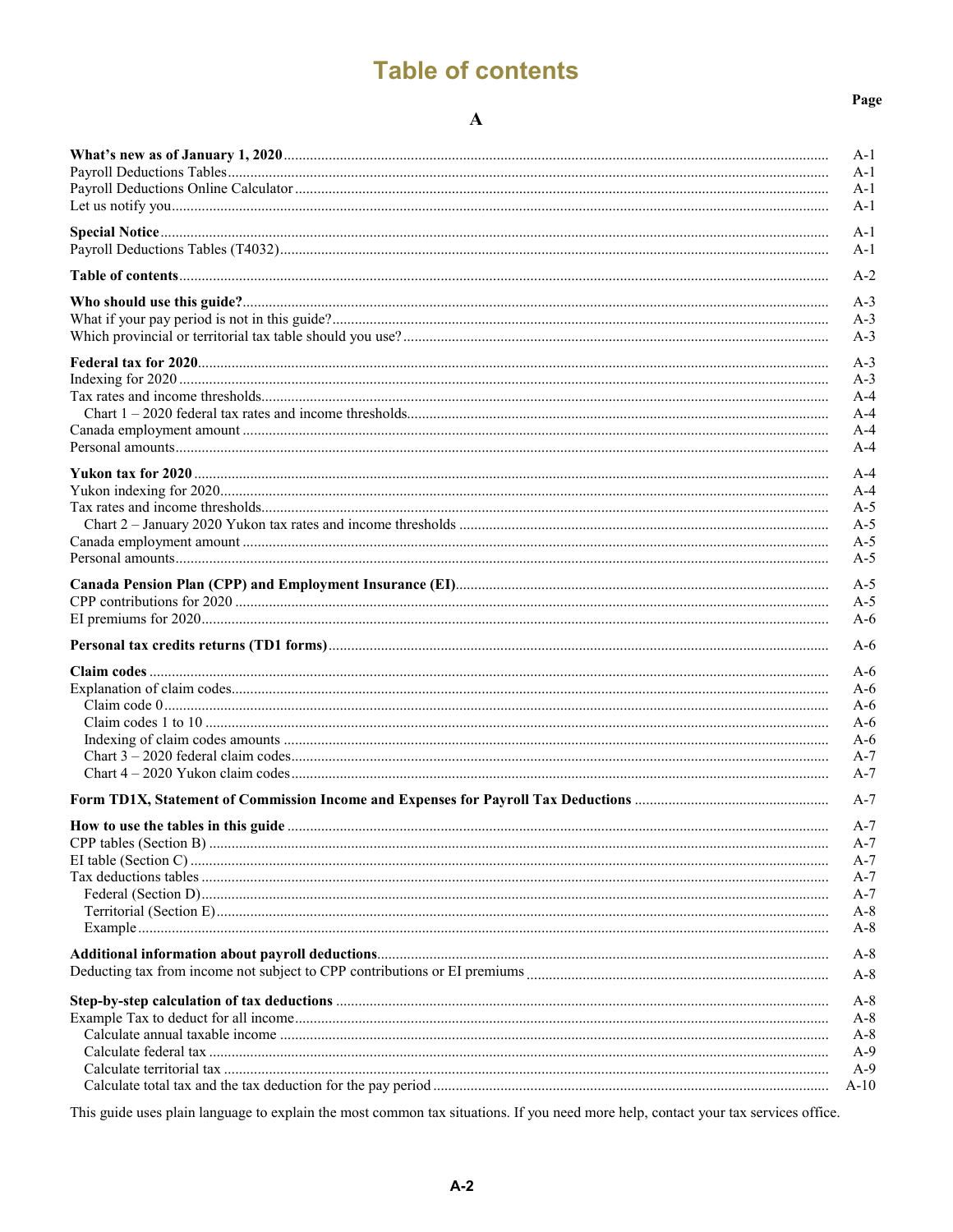# **Who should use this guide?**

This guide is intended for the employer and the payer. It contains tables for federal and territorial tax deductions, CPP contributions and EI premiums. It will help you determine the payroll deductions for your employees or pensioners.

For more information on deducting, remitting, and reporting payroll deductions, go to the following employers' guides:

- T4001, Employers' Guide Payroll Deductions and Remittances
- T4130, Employers' Guide Taxable Benefits and Allowances
- RC4110, Employee or Self-employed?
- RC4120, Employers' Guide Filing the T4 Slip and Summary
- RC4157, Deducting Income Tax on Pension and Other Income, and Filing the T4A Slip and Summary

These guides are available on our website at **canada.ca/taxes**.

#### **Note**

You may want to refer to the 2019 edition of Payroll Deductions Tables until the end of 2020 to resolve any pensionable and insurable earnings review (PIER) deficiencies that we identify in processing your 2019 T4 return.

### **What if your pay period is not in this guide?**

This guide contains the most common pay periods: weekly, biweekly (every two weeks), semi-monthly, and monthly. If you have unusual pay periods, such as daily (240 working days), or 10, 13, or 22 pay periods a year, go to the Guide T4008, Payroll Deductions Supplementary Tables*,* or the Payroll Deductions Online Calculator (PDOC) to determine tax deductions.

### **Which provincial or territorial tax table should you use?**

Before you decide which tax table to use, you have to determine your employee's province or territory of employment. This depends on whether or not you require the employee to report for work at your place of business.

If the employee reports for work at your place of business, the province or territory of employment is considered to be the province or territory where your business is located.

To withhold payroll deductions, use the tax table for that province or territory of employment.

If you do not require the employee to report for work at your place of business, the province or territory of employment is the province or territory in which your business is located and from which you pay your employee's salary.

For more information and examples, go to Chapter 1, "General Information" in Guide T4001, Employers' Guide – Payroll Deductions and Remittances.

# **Federal tax for 2020**

### **Indexing for 2020**

For 2020, the federal income thresholds, the personal amounts, and the Canada employment amount have been changed based on changes in the consumer price index.

The federal indexing factor for January 1, 2020 is 1.9%. The tax credits corresponding to the claim codes in the tables have been indexed accordingly. Employees will automatically receive the indexing change, whether or not they file Form TD1, 2020 Personal Tax Credits Return.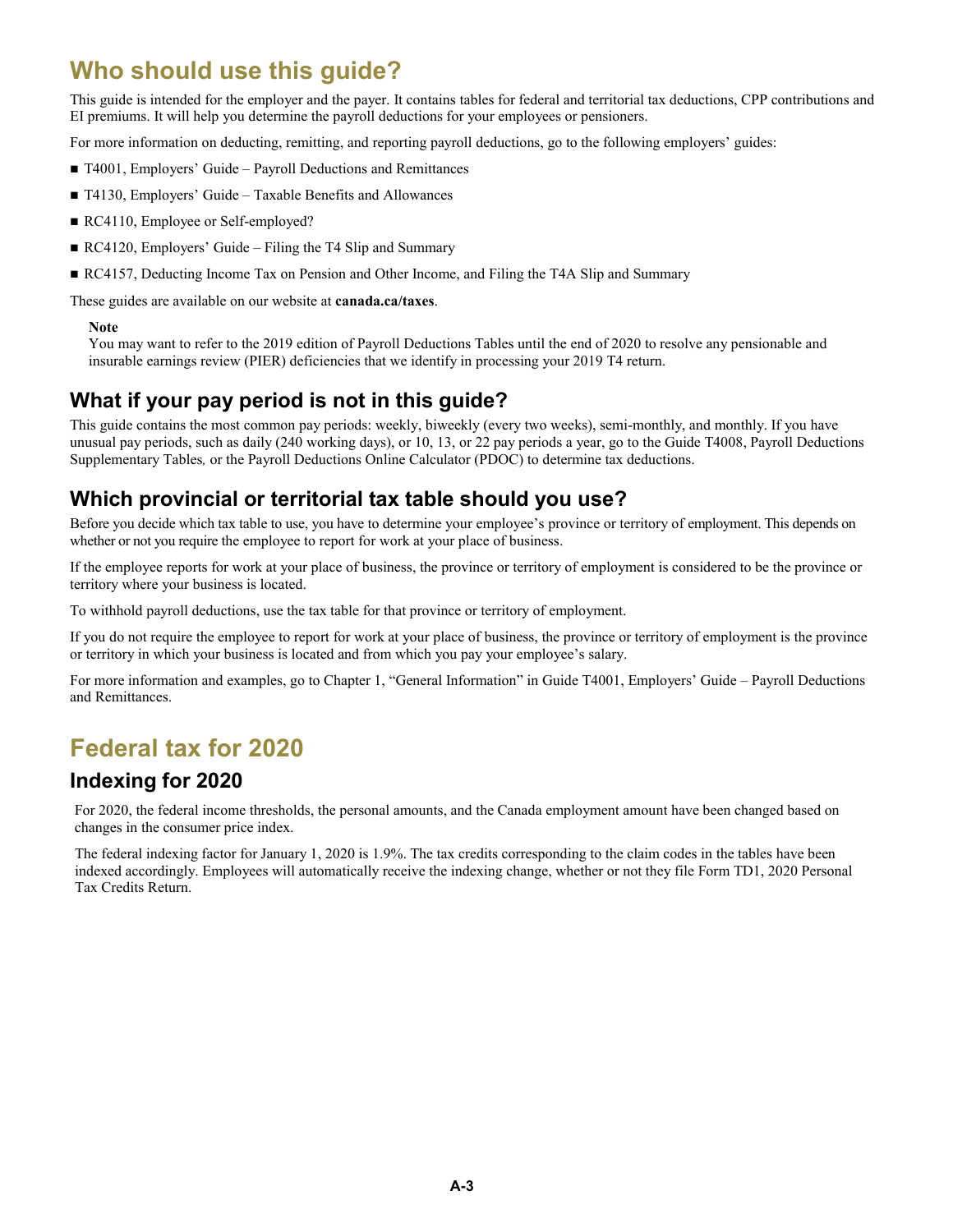### **Tax rates and income thresholds**

For 2020, the federal tax rates and income thresholds are:

| Annual taxable income (\$) | Federal tax rate (%) | Constant (\$) |
|----------------------------|----------------------|---------------|
| $From - To$                | R                    | К             |
| 0.00 to 48,535.00          | 15%                  | 0             |
| 48,535.01 to 97,069.00     | 20.5%                | 2,669         |
| 97,069.01 to 150,473.00    | 26%                  | 8,008         |
| 150,473.01 to 214,368.00   | 29%                  | 12,522        |
| 214,368.01 and over        | 33%                  | 21,097        |

#### **Chart 1 – 2020 federal tax rates and income thresholds**

### **Canada employment amount**

The non-refundable Canada employment amount is built into the federal payroll deductions tables. The federal Canada employment amount is the lesser of:

- $$1,245$  and
- the individual's employment income for the year

The maximum annual non-refundable tax credit is \$186.75.

Pension income is not eligible for this credit. If you are paying pension income use the Payroll Deductions Online Calculator to find the tax deduction*.*

### **Personal amounts**

The federal personal amounts for 2020 are:

| Annual net income (\$)   | Basic Personal amount, Spouse or common-law partner amount and Amount for an<br>eligible dependant (\$) |  |
|--------------------------|---------------------------------------------------------------------------------------------------------|--|
| $From - To$              |                                                                                                         |  |
| 0.00 to 150,473.00       | 13.229.00                                                                                               |  |
| 150,473.01 to 214,367.99 | 13,229 - (Net Income – 150,473) x (931 / 63,895)                                                        |  |
| 214,368,00 and over      | 12.298.00                                                                                               |  |

For more detailed information on the personal amounts, go to Form TD1.

# **Yukon tax for 2020**

### **Yukon indexing for 2020**

For 2020, the Yukon income thresholds, the personal amount, and the Canada employment amount have been changed based on changes in the consumer price index.

The indexing factor for January 1, 2020, is 2.2%. The tax credits corresponding to the claim codes in the tables have been indexed accordingly. Employees will automatically receive the indexing change, whether or not they file Form TD1YT*,* 2020 Yukon Personal Tax Credits Return.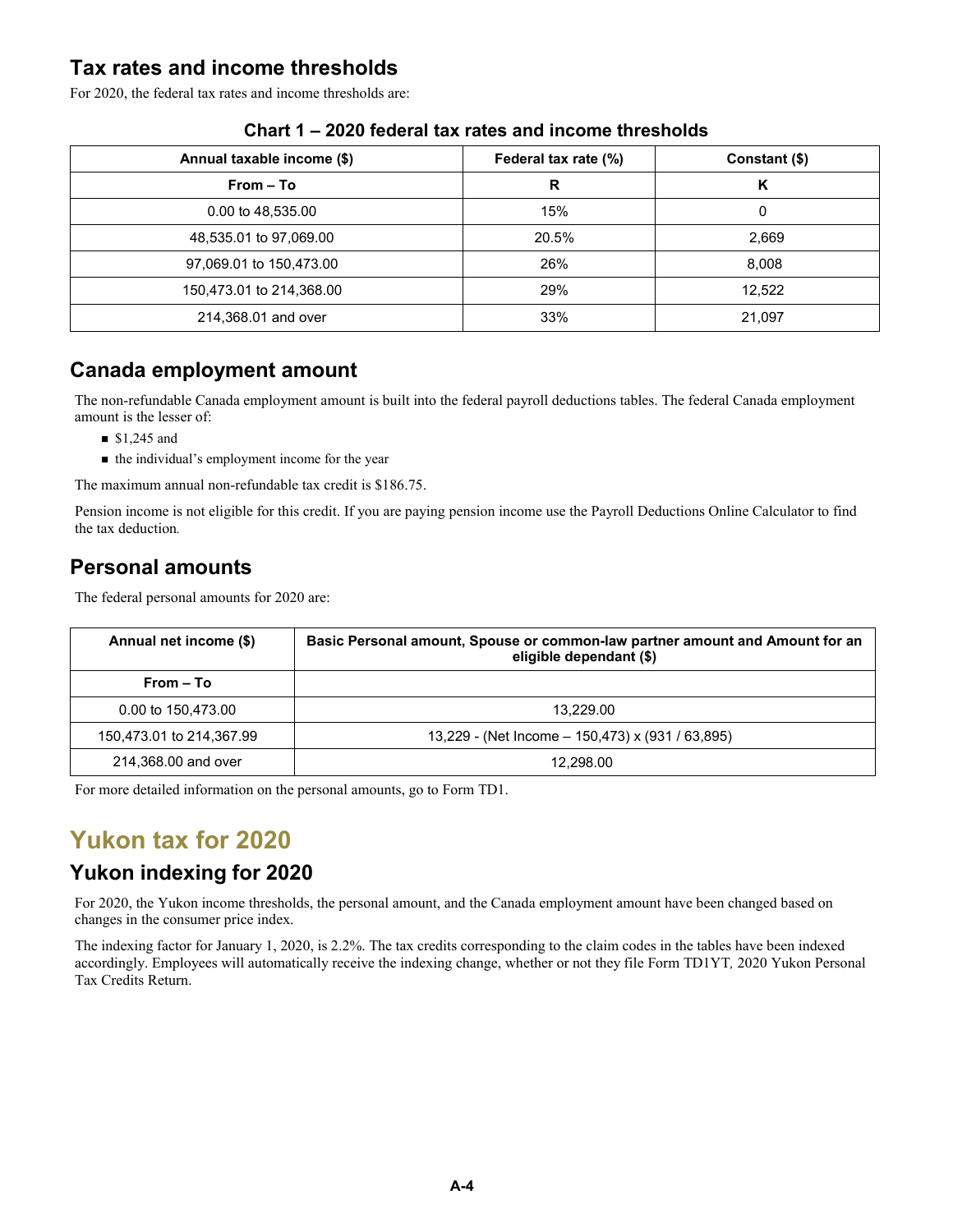### **Tax rates and income thresholds**

For January 2020, the Yukon tax rates and income thresholds are:

| Annual taxable income (\$) | Territorial tax rate (%) | Constant (\$) |
|----------------------------|--------------------------|---------------|
| $From - To$                | v                        | KP            |
| 0.00 to 48,535.00          | $6.4\%$                  | 0             |
| 48,535.01 to 97,069.00     | 9.0%                     | 1,262         |
| 97,069.01 to 150,473.00    | 10.9%                    | 3,106         |
| 150,473.01 to 500,000.00   | 12.8%                    | 5,965         |
| 500,000.01 and over        | 15.0%                    | 16,965        |

#### **Chart 2 – January 2020 Yukon tax rates and income thresholds**

### **Canada employment amount**

The non-refundable Canada employment amount is built into the territorial payroll deductions tables. The territorial Canada employment amount is the lesser of:

- $$1,245$  and
- the individual's employment income for the year

The maximum annual non-refundable tax credit is \$79.68.

Pension income is not eligible for this credit. If you are paying pension income use the Payroll Deductions Online Calculator to find the tax deduction.

### **Personal amounts**

| For 2020, the Yukon non-refundable personal tax credits are: |                                                                                                                   |  |  |
|--------------------------------------------------------------|-------------------------------------------------------------------------------------------------------------------|--|--|
| Annual net income (\$)                                       | Basic Personal amount, Spouse or common-law partner amount and Amount for an<br>eligible dependant for Yukon (\$) |  |  |
| $From - To$                                                  |                                                                                                                   |  |  |
| 0.00 to 150,473.00                                           | 14,160.00                                                                                                         |  |  |
| 150,473.01 to 214,367.99                                     | 14,160 - (Net Income - 150,473) x (1,862 / 63,895)                                                                |  |  |
| 214,368.00 and over                                          | 12.298.00                                                                                                         |  |  |

For more detailed information on the personal amounts, go to Form TD1YT, 2020 Yukon Personal Tax Credits Return.

# **Canada Pension Plan (CPP) and Employment Insurance (EI)**

### **CPP contributions for 2020**

You stop deducting CPP when the employee reaches the maximum annual contribution for the year.

#### **Note**

As an employer, you have to remit these deductions along with your share of CPP contributions.

For more information, go to Chapter 2, "Canada Pension Plan contributions" in Guide T4001, Employer's Guide – Payroll Deductions and Remittances.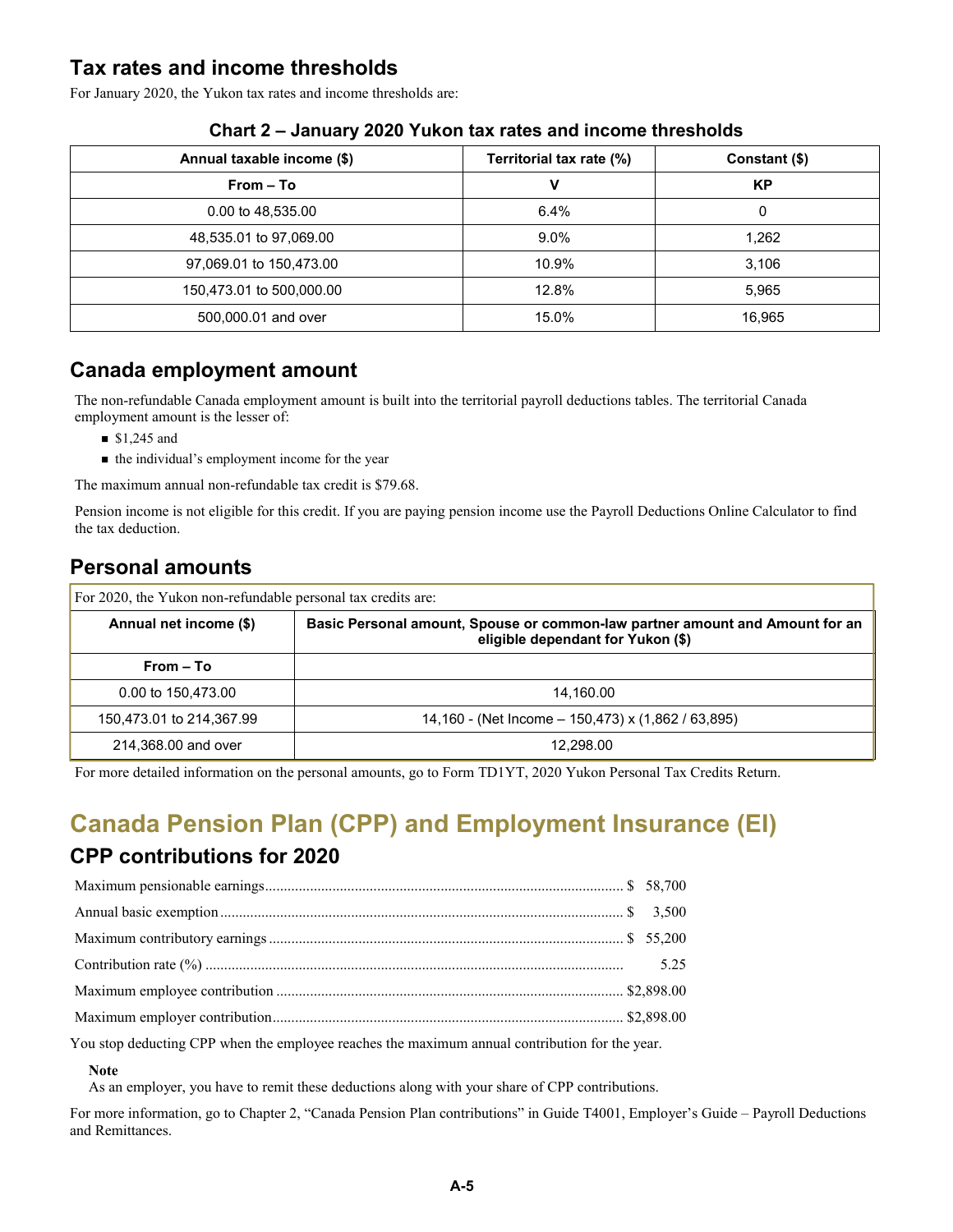## **EI premiums for 2020**

| 1.58 |
|------|

Maximum annual employee premium....................................................................................... \$ 856.36

You stop deducting EI when the employee reaches the maximum annual premium.

#### **Note**

As an employer, you have to remit these deductions along with your share of EI premiums.

For more information, go to Chapter 3, "Employment Insurance premiums" in Guide T4001, Employer's Guide – Payroll Deductions and Remittances.

# **Personal tax credits returns (TD1 forms)**

You may have to ask your employees or your pensioners to complete a federal and a territorial personal tax credits return using a federal Form TD1 and a territorial Form TD1.

For more information, go to Chapter 5, "Deducting income tax" in Guide T4001, Employers' Guide – Payroll Deductions and Remittances.

# **Claim codes**

The total personal amount an employee claims on a TD1 form will determine which claim code you use. The claim amounts that correspond to the federal claim codes are the same as the claim amounts that correspond to the territorial claim codes. Go to Chart 3 and Cart 4.

### **Explanation of claim codes**

#### **Claim code 0**

This code represents **no claim amount**. If the federal claim code is "0" because the employee is a non-resident, the territorial claim code must also be "0." This claim code may also be used if the employee indicated they have more than one employer or payer at the same time and have entered "0" on the front page of Form TD1 for 2020.

#### **Claim codes 1 to 10**

The claim code amounts do not appear on either the federal or the territorial TD1 form.

You match the "Total claim amount" reported on your employee's or pensioner's TD1 forms with the appropriate claim codes. Then, you look up the tax for the employee's pay under the claim code in the federal and territorial tax tables for the pay period.

#### **Indexing of claim codes amounts**

The credits that apply to each federal and territorial claim code have been automatically changed in the tax tables by the indexing factor for the current year. If your employee did not complete the federal and territorial TD1 forms for 2020, you continue to deduct income tax using the same claim code that you used last year.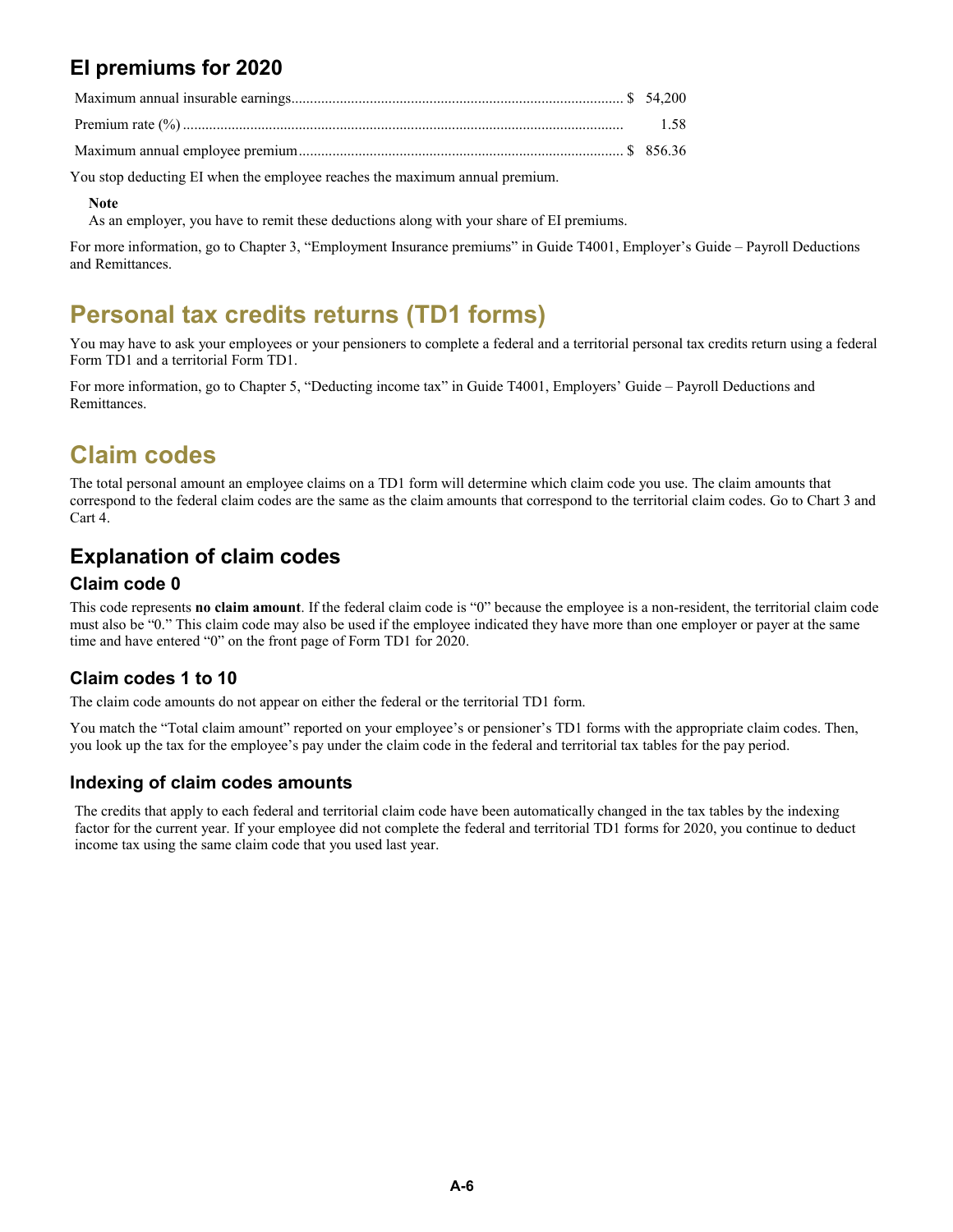#### **Chart 3 – 2020 federal claim codes**

#### **Note:**

Due to the December 9, 2019 announcement, legislative changes to the Federal Basic Personal Amount, the Claim Code Chart cannot be produced with ranges, as was previously done. Accordingly, the Federal Claim Code Chart will not be produced with this edition.

#### **Chart 4 – 2020 Yukon claim codes**

#### **Note:**

Due to the March 5, 2020 announcement, legislative changes to the Yukon Basic Personal Amount, the Claim Code Chart cannot be produced with ranges, as was previously done. Accordingly, the Yukon Claim Code Chart will not be produced with this edition

# **Form TD1X, Statement of Commission Income and Expenses for Payroll Tax Deductions**

If your employees want you to adjust their tax deductions to allow for commission expenses, they have to complete Form TD1X, Statement of Commission Income and Expenses for Payroll Tax Deductions.

You deduct tax from your employees' commission pay using the "Total claim amount" on their TD1 forms in the following situations:

- if your employees do **not** complete a Form TD1X or
- $\blacksquare$  if they tell you in writing that they want to cancel a previously completed Form TD1X

### **How to use the tables in this guide**

Use the tables in this guide to determine the CPP contributions, EI premiums, federal tax, and territorial tax that you will deduct from your employees' remuneration.

### **CPP tables (Section B)**

The annual basic exemption is built into the CPP tables.

- Find the pages in Section B that correspond to your pay period
- $\blacksquare$  To find the range that includes your employee's gross pay (this includes any taxable benefits), look down the "Pay" column
- In the column next to the "Pay" column, you will find the CPP contribution that you should withhold from your employee's pay

### **EI table (Section C)**

- Find the page in Section C that corresponds to the "Insurable earnings" of your employee
- To find the range that includes your employee's insurable earnings, look down the "Insurable earnings" column. When you use the table in this guide to determine the EI premiums, look up the insurable earnings for the period not the gross remuneration
- In the column next to the "Insurable earnings" column, you will find the EI premium that you should withhold from your employee's pay

#### **Tax deductions tables**

If you are using the income tax tables in this guide to determine your employees' and pensioners' total tax deductions, you have to look up the amounts in the federal tax table and the territorial tax table.

To determine the total tax you deduct for the pay period, you must add the federal and territorial tax amounts.

Even if the period of employment for which you pay a salary is less than a full pay period, you must continue to use the tax deductions table that corresponds to your regular pay period.

#### **Federal (Section D)**

- Find the pages in Section D that correspond to your pay period
- To find the range that corresponds to your employee's taxable income (this includes any taxable benefits), look down the "Pay" column
- In the row under the applicable claim code, you will find the amount of federal tax that you should withhold from your employee's pay (for more information, go to the section called "Claim codes" and Chart 3)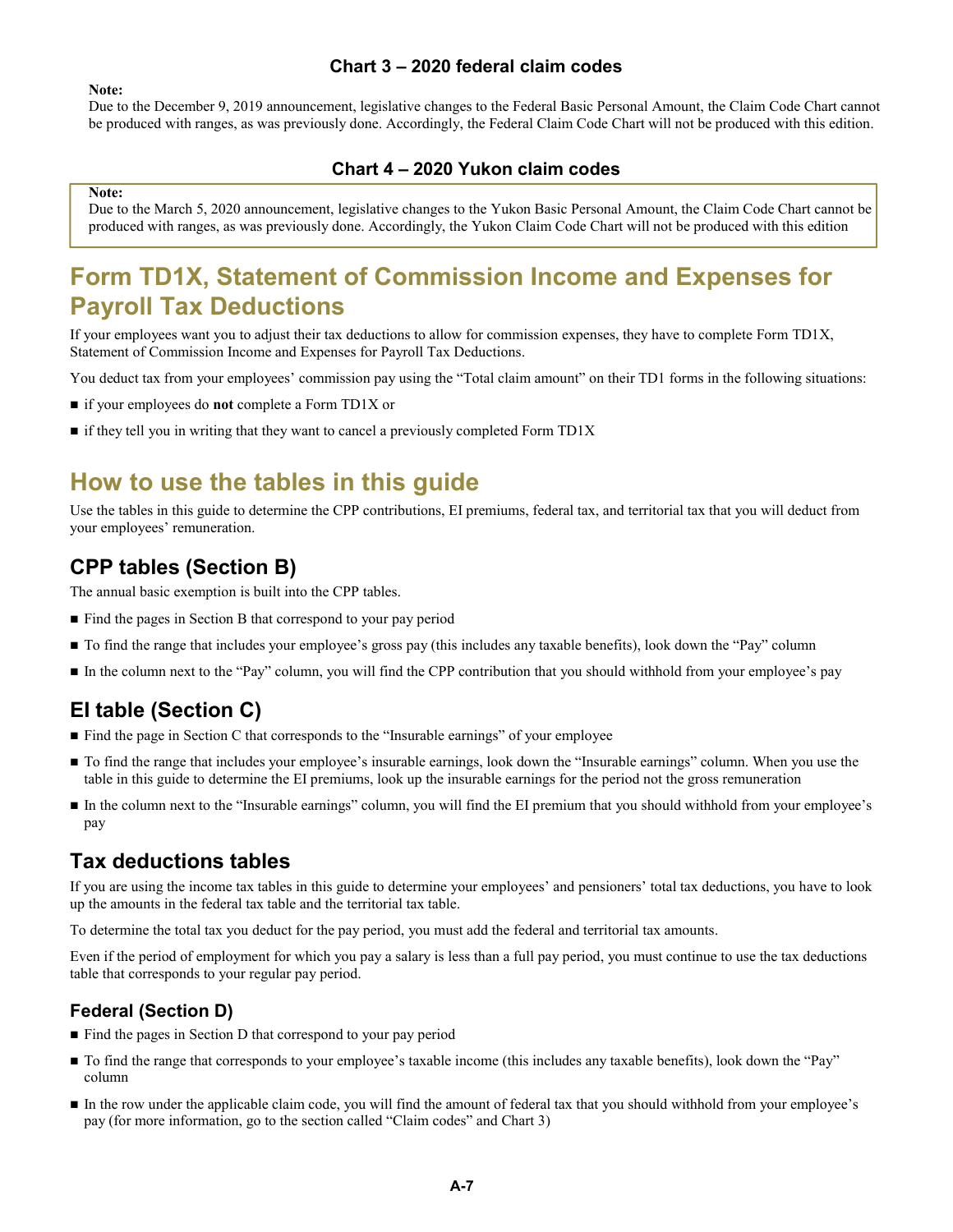### **Territorial (Section E)**

- $\blacksquare$  Find the pages in Section E that correspond to your pay period
- To find the range that includes your employee's taxable income (this includes any taxable benefits), look down the "Pay" column
- In the row under the applicable claim code, you will find the amount of territorial tax that you should withhold from your employee's pay (for more information go to the section called "Claim codes" and Chart 4)

#### **Example**

You are an employer in Yukon. Sara, your employee, earns \$1,018 a week in 2020. She has a federal claim code 1 and a territorial claim code 1.

To determine Sara's federal tax deductions, you look at the weekly federal tax deductions table and find the range for her weekly salary, which is 1016-1024. The federal tax deduction for \$1,018 weekly under claim code 1 is \$106.10.

To determine Sara's territorial tax deductions, you use the weekly territorial tax deductions table. In the Yukon tax deductions table, the territorial tax deduction for \$1,018 weekly under claim code 1 is \$46.35.

Sara's total tax deduction is  $$152.45$  ( $$106.10 + $46.35$ ). This amount of taxes will be included in your remittance to us.

### **Additional information about payroll deductions**

### **Deducting tax from income not subject to CPP contributions or EI premiums**

We have built the tax credits for CPP contributions and EI premiums into the federal and territorial tax deductions tables in this guide. However, certain types of income, such as pension income, are not subject to CPP contributions and EI premiums. As a result, you will have to adjust the amount of federal and territorial income tax you are deducting.

To determine the amount of tax to deduct from income not subject to CPP contributions or EI premiums, use the Payroll Deductions Online Calculator, available at **canada.ca/pdoc**. On the "Salary calculation" and/or on the "Commission calculation" screen, go to Step 3 and select the "CPP exempt" and/or "EI exempt" option before clicking on the "Calculate" button.

# **Step-by-step calculation of tax deductions**

You can use the following step-by-step calculations to calculate the tax deductions for any employee or pensioner who earns more than the maximum amounts included in the tax deductions tables.

The example shows you how to determine the amount of tax to deduct from all income.

However, if you design your own payroll program or spreadsheets to calculate tax deductions, do not use either of these calculations. Instead, go to Guide T4127, Payroll Deductions Formulas.

### **Example Tax to deduct for all income**

This example applies to a person who earns \$1,200 weekly and contributes \$80 to a registered retirement savings plan (RRSP).

This person claims the basic personal amount.

#### **Calculate annual taxable income**

|     | <b>Description</b>                                                                                                                                                              | <b>Sub-amounts</b> |    | Amounts     |
|-----|---------------------------------------------------------------------------------------------------------------------------------------------------------------------------------|--------------------|----|-------------|
| (1) | Gross remuneration for the pay period (weekly)                                                                                                                                  |                    | \$ | 1,200.00    |
| (2) | <b>Minus</b>                                                                                                                                                                    |                    |    |             |
|     | $\blacksquare$ the other amounts authorized by a tax services office                                                                                                            | 0.00               |    |             |
|     | $\blacksquare$ the RRSP contributions*                                                                                                                                          | 80.00              |    |             |
|     |                                                                                                                                                                                 |                    |    | 80.00       |
|     | * This amount has to be deducted at source.                                                                                                                                     |                    |    |             |
|     | * Note<br>If you have an employee you paid by commission, subtract the total expenses reported on<br>Form TD1X from the gross remuneration reported on Form TD1X if applicable. |                    |    |             |
| (3) | Net remuneration for the pay period (line 1 minus line 2)                                                                                                                       |                    | S  | 1.120.00    |
| (4) | Annual net income $(\$1,120 \times 52$ weeks)                                                                                                                                   |                    |    | \$58,240.00 |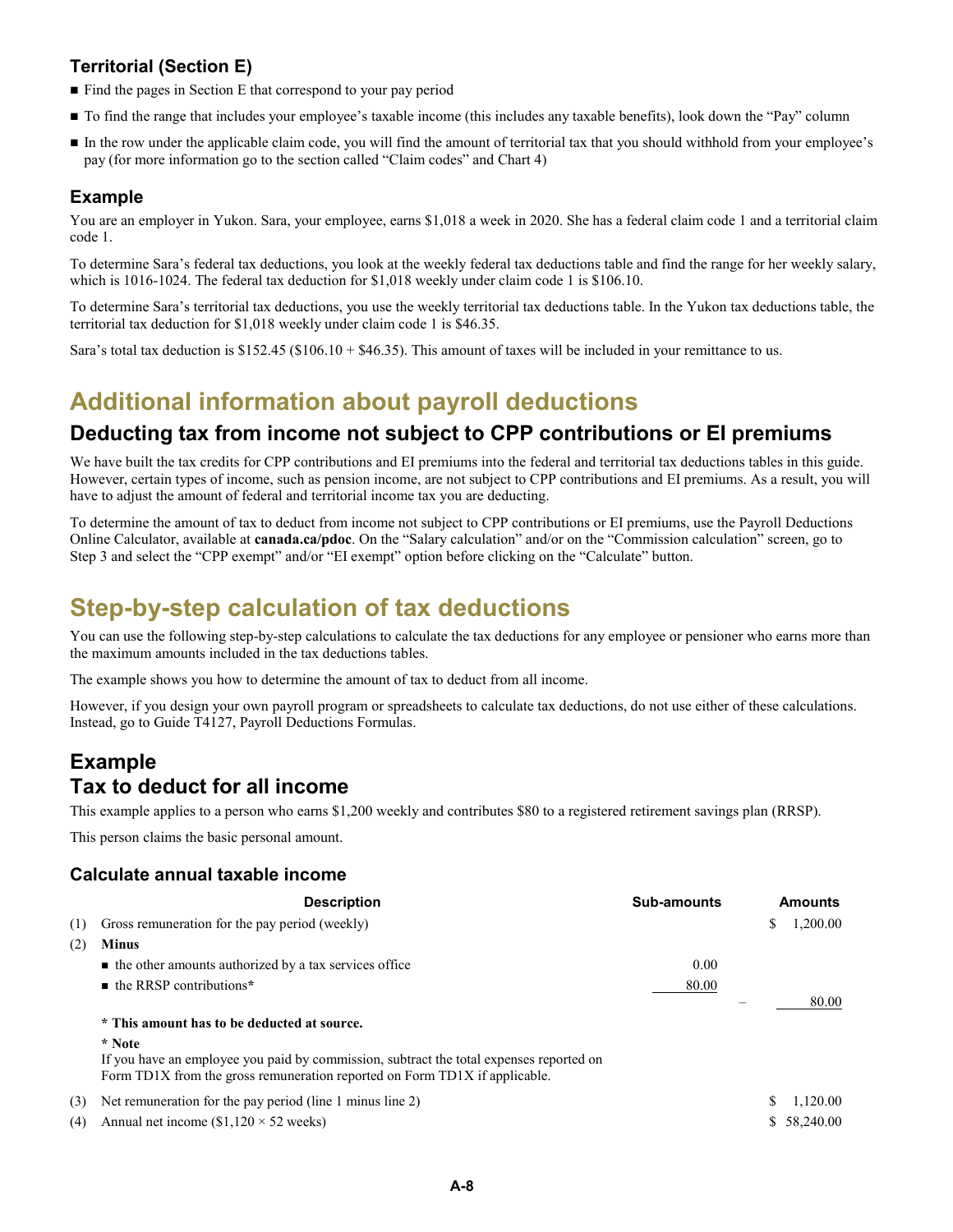| (5) Minus the annual deduction for living in a prescribed zone, reported on the federal |                                   |              |
|-----------------------------------------------------------------------------------------|-----------------------------------|--------------|
| Form TD1                                                                                | <b>Contract Contract Contract</b> | 6,022.50     |
| $(6)$ Annual taxable income (line 4 minus line 5)                                       |                                   | \$ 52,217.50 |

#### **Calculate federal tax**

|     | <b>Description</b>                                                                                                                                                     | <b>Sub-amounts</b> |          | <b>Amounts</b> |
|-----|------------------------------------------------------------------------------------------------------------------------------------------------------------------------|--------------------|----------|----------------|
| (7) | Multiply the amount on line 6 by the federal tax rate based on Chart 1.                                                                                                |                    | $\times$ | 0.205          |
|     |                                                                                                                                                                        |                    |          | \$10,704.59    |
| (8) | Minus the federal constant based on the annual taxable income on line 6<br>(go to Chart 1)                                                                             |                    |          | 2,669.00       |
| (9) | Federal tax (line 7 minus line 8)                                                                                                                                      |                    | \$       | 8,035.59       |
|     | (10) Minus the federal tax credits:                                                                                                                                    |                    |          |                |
|     | • the total of personal tax credit amounts reported on the federal Form TD1                                                                                            | \$13,229.00        |          |                |
|     | Where Line 4 is less than or equal to \$150,473, the Basic<br>Personal Amount is \$13,229                                                                              |                    |          |                |
|     | Where line 4 is greater than \$150,473, but less than \$214,368, the basic<br>personal Amount = $$13,229$ - (Net Income - $$150,473$ ) x<br>$(\$931 / \$63,895)$       |                    |          |                |
|     | Where Line 4 is greater than or equal to \$214,368, the Basic Personal<br>Amount is \$12,298                                                                           |                    |          |                |
|     | $\blacksquare$ the CPP contributions for the pay period <b>multiplied by</b> the number of pay periods in the<br>year (annual maximum \$2,898.00)*                     | 2,898.00           |          |                |
|     | • the EI premiums for the pay period <b>multiplied by</b> the number of pay periods in the year<br>(annual maximum \$856.36*                                           | 856.36             |          |                |
|     | $\blacksquare$ the Canada employment amount (annual maximum \$1,245.00)                                                                                                | 1,245.00           |          |                |
|     | Total                                                                                                                                                                  | \$18,228.36        |          |                |
|     | * Note<br>When the maximum CPP contributions or EI premiums for the year is reached, use the<br>maximum amount for later calculations                                  |                    |          |                |
|     | (11) <b>Multiply</b> the total on line 10 by the lowest federal tax rate for the year.                                                                                 | 0.15<br>$\times$   |          |                |
|     | (12) Total federal tax credits                                                                                                                                         |                    |          | 2,734.25       |
|     | (13) Total federal tax payable for the year (line 9 minus line 12)                                                                                                     |                    |          | 5,301.33       |
|     | <b>Calculate territorial tax</b>                                                                                                                                       |                    |          |                |
|     | <b>Description</b>                                                                                                                                                     | <b>Sub-amounts</b> |          | <b>Amounts</b> |
|     | (14) Basic territorial tax for Yukon:                                                                                                                                  |                    |          |                |
|     | Multiply the amount on line 6 by the territorial tax rate based on Chart 2.                                                                                            |                    | \$       | 4,699.58       |
|     | (15) Minus the territorial constant based on the annual taxable income on line 6<br>(go to Chart 2)                                                                    |                    |          | 1,262.00       |
|     | (16) Territorial tax on income for Yukon (line 14 minus line 15)                                                                                                       |                    | \$       | 3,437.58       |
|     | (17) Minus the territorial tax credits:                                                                                                                                |                    |          |                |
|     | • the total of personal tax credit amounts reported on Form TD1YT                                                                                                      | \$14,160.00        |          |                |
|     | Where Line 4 is less than or equal to \$150,473, the Yukon Basic<br>Personal Amount is \$14,160                                                                        |                    |          |                |
|     | Where line 4 is greater than \$150,473, but less than \$214,368, the Yukon Basic<br>Personal Amount = $$14,160$ - (Net Income - $$150,473$ ) x<br>(\$1,862 / \$63,895) |                    |          |                |
|     | Where Line 4 is greater than or equal to \$214,368, the Yukon Basic Personal<br>Amount is \$12,298                                                                     |                    |          |                |
|     | • the CPP contributions for the pay period multiplied by the number of pay periods in the<br>year (annual maximum \$2,898.00)*                                         | 2,898.00           |          |                |
|     | • the EI premiums for the pay period multiplied by the number of pay periods in the year<br>(annual maximum \$856.36)*                                                 | 856.36             |          |                |
|     | $\blacksquare$ the Canada employment amount (annual maximum \$1,245.00)                                                                                                | 1,245.00           |          |                |
|     | Total                                                                                                                                                                  | \$ 19,159.36       |          |                |